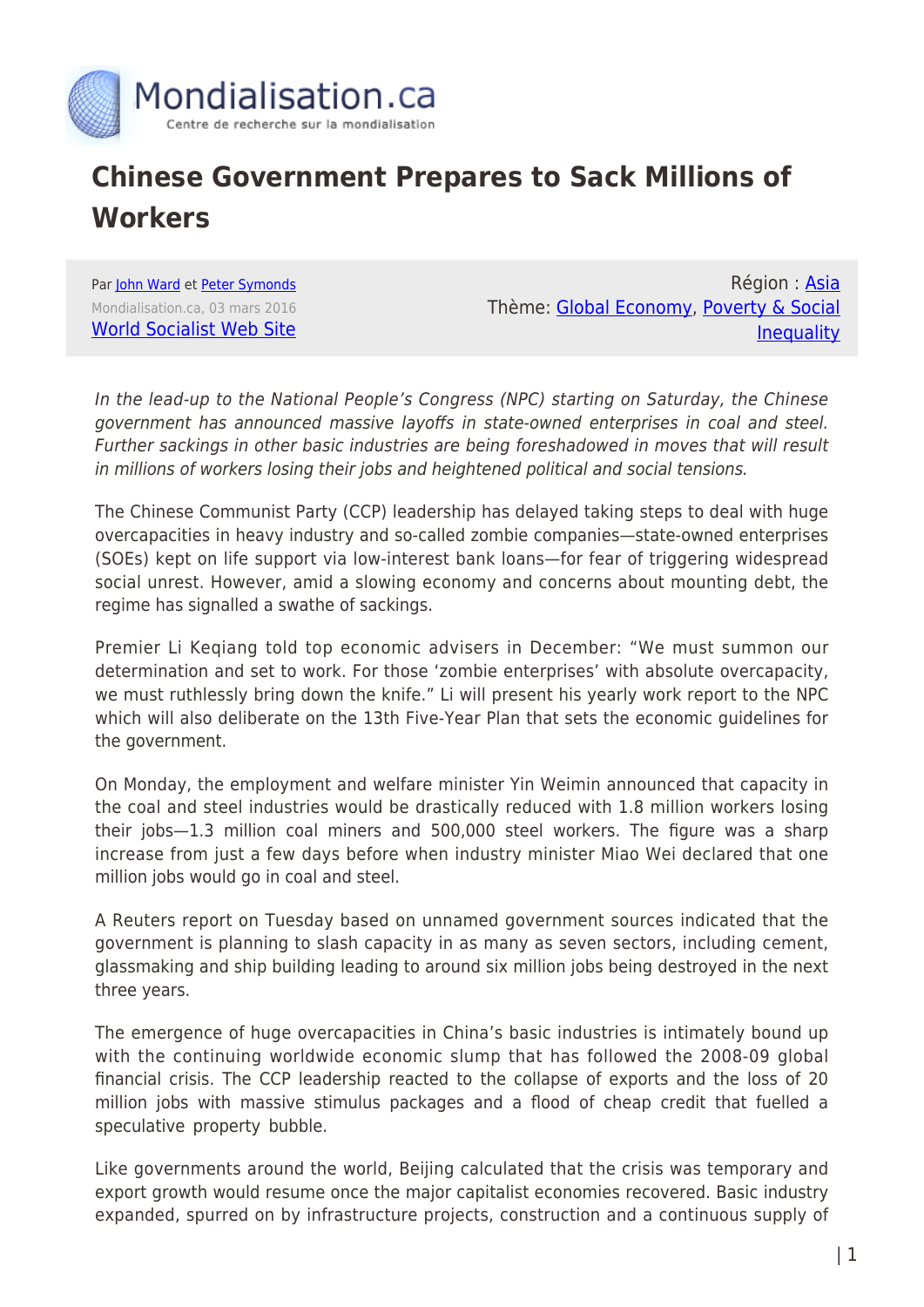cheap credit. However, export markets have stagnated, property and infrastructure investment is slowing and the much vaunted "transition" to a service economy has failed to prop up growth rates.

The slowing Chinese economy, now the world's second largest, is already reverberating internationally. Falling Chinese demand for basic industrial inputs has contributed to the collapse in world commodity prices which is now severely impacting on commodity exporting countries such as Brazil, Russia, South Africa, Australia and Canada.

The excess capacities in China are enormous. Estimated steel overcapacity jumped from 132 million tonnes per year in 2008 to 327 million tonnes in 2014—a figure that is more than three times greater than the total output of Japan, the world's second largest producer. Over the same period, overcapacity for cement nearly doubled from 450 to 850 million tonnes, for oil refining leapt from 77 to 230 million tonnes and for flat glass jumped from 76 million to 215 million weight cases.

According to the Financial Times, 42 percent of all SOEs lost money in 2013. Total profits for such groups fell in absolute terms last year for the first time since 2001. The gap in return on assets between SOEs and private firms is now the largest in two decades. Government intervention to slash overcapacity could place further stresses on the financial and banking system as SOEs account for an estimated 50 percent of all commercial debt.

Already there are deep concerns about mounting bad loans. A report last month by the European Chamber of Commerce in China stated that non-performing loans (NPLs) had risen by \$US76 billion during the first ten months of 2015 to about \$291 billion, a 35 percent increase.

The Chinese government's plans to slash overcapacities and jobs will hit some areas of the country much harder than others, exacerbating regional tensions. Provincial and local governments have often kept "zombie" SOEs afloat through the provision of loans so as to avoid mass layoffs and rising social unrest. The so-called rust-bucket region in the northeast of the country where unemployment is already high will be particularly badly affected.

The CCP is seeking to forestall widespread resistance in the working class by providing funds for retraining and job seeking. Industry minister Miao Wei announced last week that 100 billion yuan (\$US15.3 billion) would be provided to support displaced steel and coal workers. However, steel worker Gao Jianqiang told the China Daily last week: "There are just too many factories that are not doing well. One-hundred billion yuan sounds like a huge sum, but I do not think it will solve problems for everyone."

Many of those who lose their jobs will simply not find work elsewhere. In January, China International Capital Corp (CIIC), the country's largest merchant bank, predicted that 30 percent of the 10 million people employed in the coal, steel, electrolytic aluminium, cement and glass industries would lose their jobs in the next two years.

The CIIC report concluded that a million of these workers would not find a new job. That estimation was based on the results of the last round of mass job losses in SOEs in the late 1990s when 21 million workers were sacked. Only two thirds found work or were transferred to other jobs.

China's growth rate in the 2000s, however, averaged 10 percent and peaked at over 14